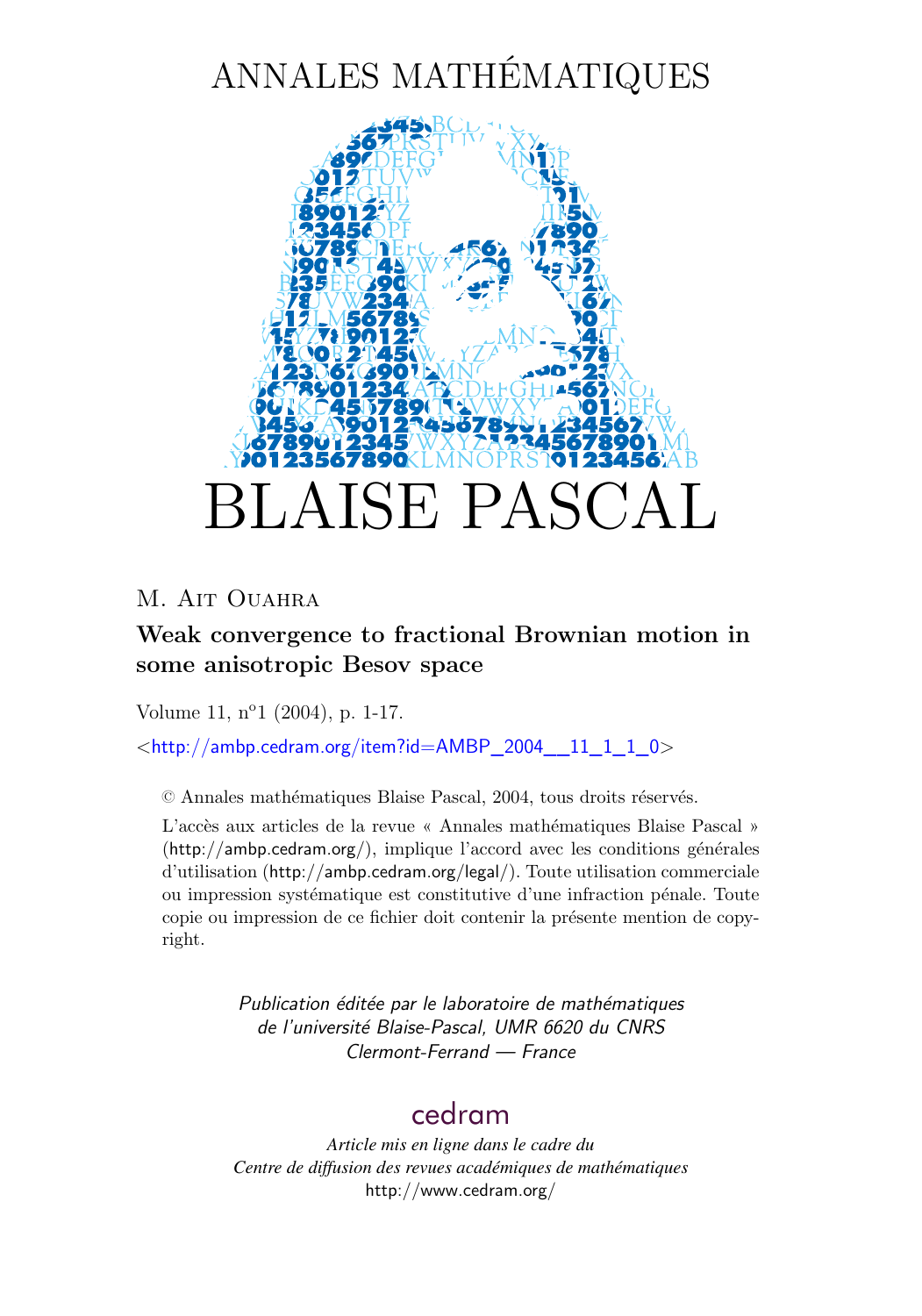## **Weak convergence to fractional Brownian motion in some anisotropic Besov space**

M. Ait Ouahra<sup>1</sup>

#### **Abstract**

We give some limit theorems for the occupation times of 1-dimensional Brownian motion in some anisotropic Besov space. Our results generalize those obtained by Csaki et *al.* [\[4\]](#page-15-0) in continuous functions space.

### **1 Introduction**

The classical framework for weak convergence of a sequence  $(X_n, n \geq 1)$  of stochastic processes is the Skorokhod space  $\mathcal{D}([0,1])$  endowed with the Skorohod topology, for processes having jumps and a space  $\mathcal{C}([0,1])$  of continuous functions equipped with the uniform convergence topology, for continuous processes, (See for instance Billingsley [\[2\]](#page-15-0) and Jacod and Shiryaev [\[5\]](#page-16-0)). Relative compactness in the space of probability measures is a key tool in the study of weak convergence. According to Prohorov's theorem, tightness is always a sufficient condition for relative compactness and is also necessary if the metric space  $S$  is separable and complet. In many usual cases, the paths of  $X_n$  and of the limiting process X offer more regularity than the bare continuity. For instance the Donsker Prokhorov's invariance principle establishes the  $\mathcal{C}([0,1])$ -weak convergence to the Brownian motion B of the random polygonal lines  $X_n$  interpolating the partial sums of an i.i.d. sequence. Here the paths of B are almost surely of Hölder regularity  $\alpha$  for any  $\alpha < \frac{1}{2}$  and those of  $X_n$  are of Hölder regularity 1. This remark was exploited by Lamperti [\[9\]](#page-16-0) to prove the same invariance principle in the space  $\mathcal{C}^{\alpha}(0,1)$ of  $\alpha$ -Hölder continuous functions for any  $\alpha < \frac{1}{2}$ . As pointed out by Lamperti, this is an improvement of the  $\mathcal{C}([0,1])$ -invariance principle since  $\mathcal{C}^{\alpha}(0,1)$  is topologically imbeded in  $\mathcal{C}([0,1])$ .

<sup>&</sup>lt;sup>1</sup>Supported by CMIFM, A.I. n<sup>o</sup> MA/01/02.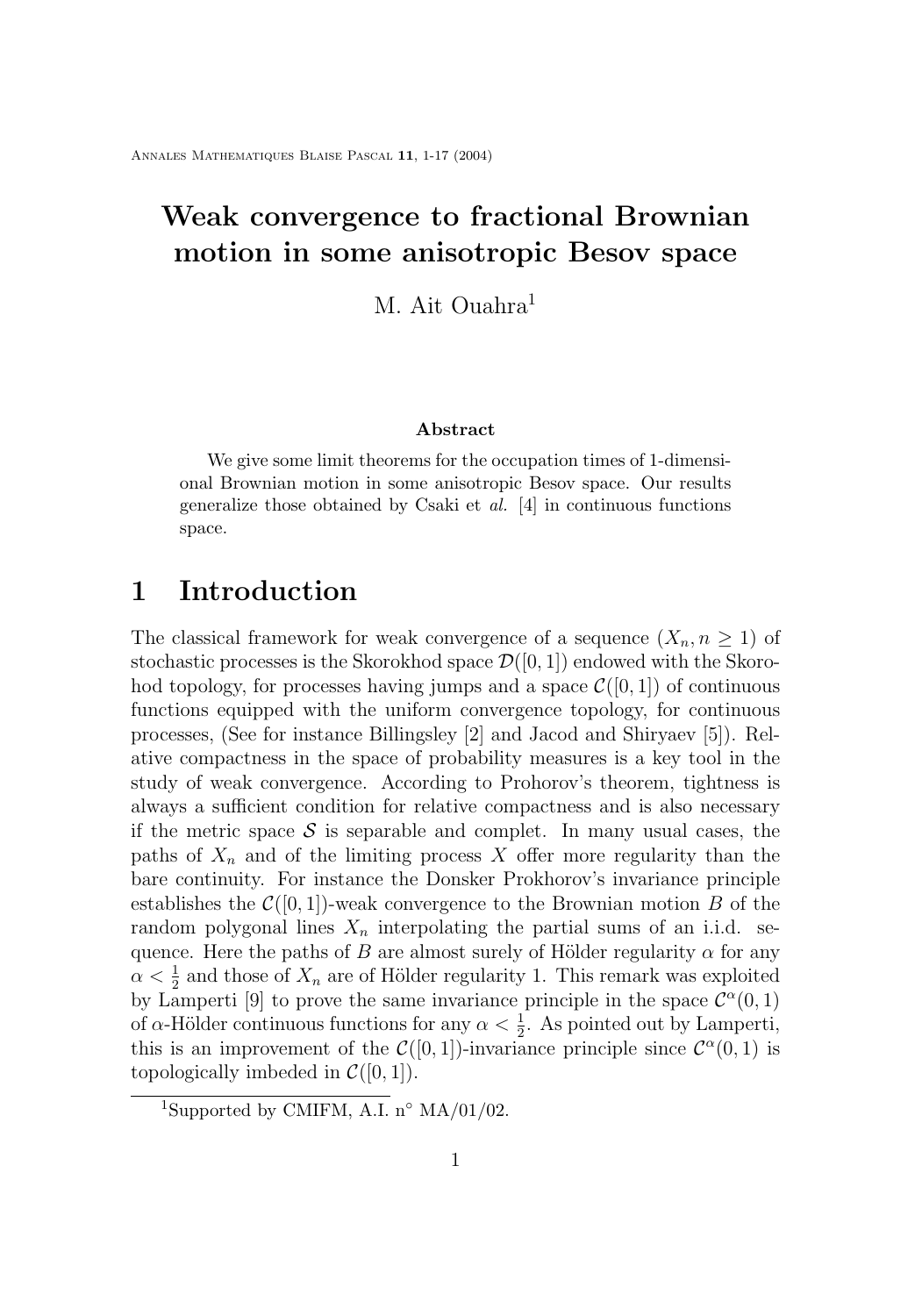The aim of this paper is to provide a rather general framework to the study of Besov weak convergence of processes indexed by  $\mathbb{R}^2$ . To prove our main results, we need a characterization of Besov spaces in terms of the coefficients of the expansion of continuous functions in the Faber-Schauder basis. The first characterization of these spaces, in the  $L^p$ -norm with  $p < +\infty$ , by coefficients in the Faber-Schauder basis has been established in Ciesielski *et al.* [\[3\]](#page-15-0). The multiparameter case was considered by Kamont [\[6\]](#page-16-0) et [\[7\]](#page-16-0).

The structure of this paper is as follows. In section 2 we collecte necessary facts about anisotropic Besov spaces. We presente a regularity of Brownian local times and its fractional derivative in section 3. In section 4 we establich a tightness condition in anisotropic Besov spaces. The last section is devoted to the limit theorem for fractional derivative of Brownian local time.

Most of the estimates of this paper contain unspecified constants; we use the same notation of these constants, even when they vary from line to the next. We shall sometimes emphasize the dependance of these constants upon parameters.

### **2 The functional framework**

Let  $T = [0, 1]^2$  and denote  $L^p(T)$  the space of Lebesgue integrable functions with exponent p,  $(1 \leq p < \infty)$ .  $\mathcal{C}(T)$  stands for the space of R-valued continuous functions on T.

For any function  $f: T \longrightarrow \mathbb{R}$ , any  $h \in \mathbb{R}$ , and  $i = 1, 2$ ; the progressive difference in direction  $e_i$  (where  $e_i = (\delta_{1,i}, \delta_{2,i})$  denotes the  $i^{th}$  coordinate vector in  $\mathbb{R}^2$ , is defined by:

$$
\Delta_{h,i}f(z) = \begin{cases} f(z+h.e_i) - f(z) & \text{if } z, z + he_i \in T \\ 0 & \text{otherwise.} \end{cases}
$$

For any  $\bar{h} = (h_1, h_2) \in \mathbb{R}^2$ , we set:

$$
\Delta_{\overline{h}}f = \Delta_{h_1,1} \circ \Delta_{h_2,2}f.
$$

Now, for any Borel function  $f: T \longrightarrow \mathbb{R}$ , such that  $f \in L^p(T)$ ,  $1 \leq p < \infty$ or  $f \in \mathcal{C}(T)$  if  $p = \infty$ , one can measure its smoothness by its modulus of continuity computed in  $L^p(T)$  norm. For this end let us define for any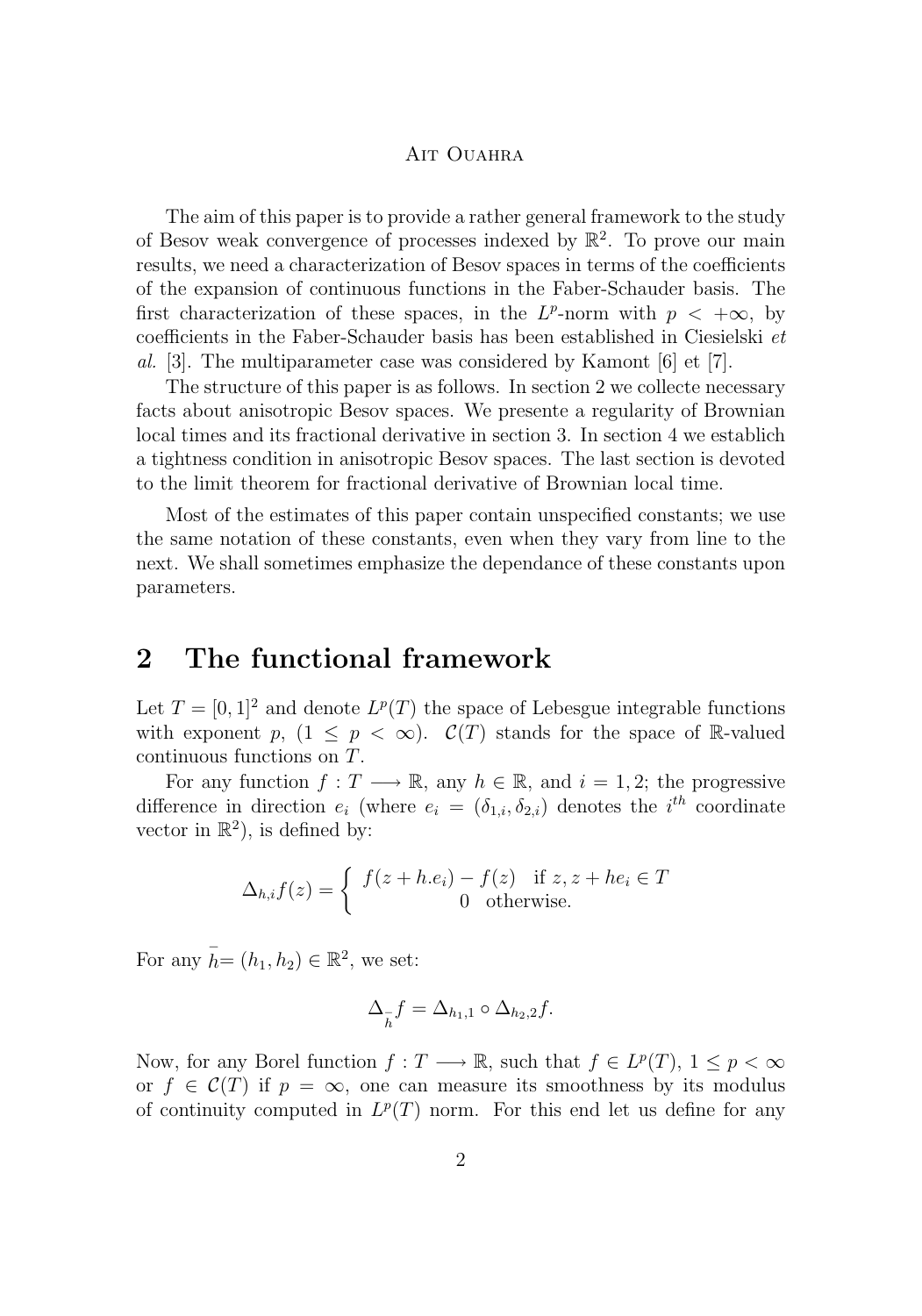$$
t \in [0, 1] \text{ and } \bar{t} = (t_1, t_2) \in T:
$$
  

$$
\begin{cases} \omega_{p,i}(f, t) = \sup_{|h| \le t} ||\Delta_{h,i}f||_p, & i = 1, 2, \\ \omega_p(f, \bar{t}) = \sup_{|h_1| \le t_1, |h_2| \le t_2} ||\Delta_{\bar{h}}f||_p. \end{cases}
$$

For  $\bar{\alpha} = (\alpha_1, \alpha_2), 0 < \alpha_1, \alpha_2 < 1$  and  $\beta \in \mathbb{R}$ , we will consider the real valued function  $\omega_{\beta}^{\alpha}$ (.) defined on T by:

$$
\omega_{\beta}^{\overline{\alpha}}(t_1, t_2) = t_1^{\alpha_1} t_2^{\alpha_2} (1 + \log \frac{1}{t_1 t_2})^{\beta}.
$$

We are now going to consider some anisotropic generalized Hölder classes in  $L^p$ -norm.

Define the norm:

$$
\|f\|_p^{\omega_{\beta}^{\overline{\alpha}}}\mathrel{\mathop:}= \|f\|_{L^p(T)}+\sup_{0
$$

**Definition 2.1:** Let  $1 \leq p \leq \infty$ ,  $\overline{\alpha} = (\alpha_1, \alpha_2)$ ,  $0 < \alpha_1, \alpha_2 < 1$  and  $\beta \in \mathbb{R}$ , the anisotropic Besov spaces are defined as follows

$$
Lip_p(\bar{\alpha}, \beta) := \left\{ f \in L^p(T) : ||f||_p^{\omega_{\beta}^{\bar{\alpha}}} < \infty \right\}.
$$

 $Lip_p(\bar{\alpha},\beta)$  endowed with the norm  $\|.\|_p^{\omega_{\beta}^{\bar{\alpha}}}$  is a non-separable Banach space. We will consider a separable Banach subspace of  $Lip_p(\bar{\alpha}, \beta)$  defined by:

$$
lip_p^*(\bar{\alpha}, \beta) := \{ f \in Lip_p(\bar{\alpha}, \beta) : \omega_{p,i}(f, t) = o(\omega_{\beta}^{\bar{\alpha}}(t, 1)) \mid i = 1, 2 \text{ as } t \to 0; \text{ and } \omega_p(f, t_1, t_2) = o(\omega_{\beta}^{\bar{\alpha}}(t_1, t_2)) \text{ as } t_1 \wedge t_2 \to 0 \},
$$

where  $t_1 \wedge t_2 = \min(t_1, t_2)$ .

About more on Besov spaces we refer to Peetre [\[12\]](#page-16-0) or to Bergh and Löfström [\[1\]](#page-15-0) for an introduction to one-parameter case. The first characterisation of these spaces in the  $L^p$ -norm with  $p < \infty$  by coefficients in the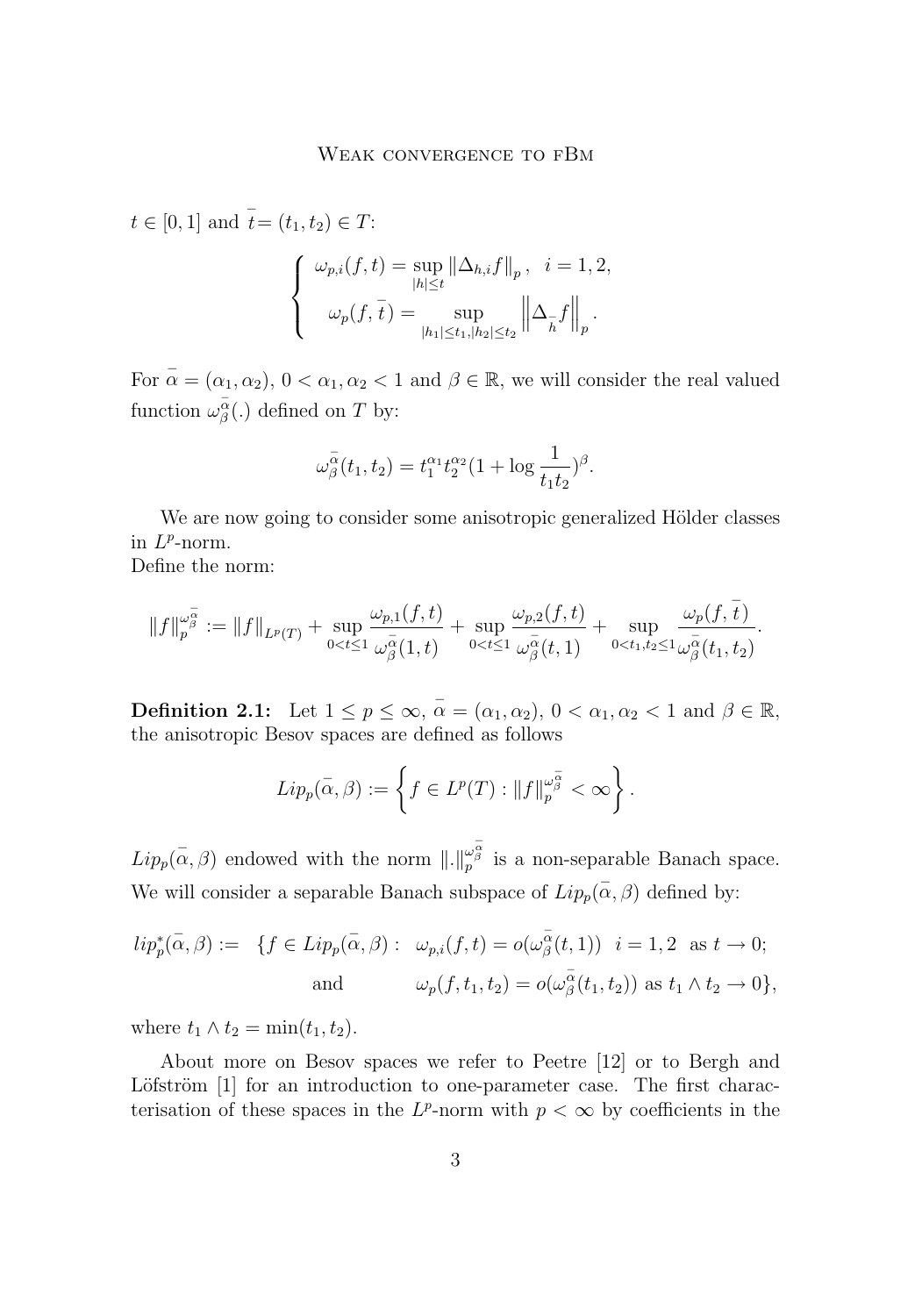Faber-Schauder basis have been done in Ciesielski *et al.* [\[3\]](#page-15-0). The multiparameter case have been considered recently by Kamont [\[6\]](#page-16-0) and [\[7\]](#page-16-0). To prove our main results, we need the characterization of the Besov spaces in terms of the coefficients of the expansion of a continuous function in the basis consisting of tensor products of Faber-Schauder functions. Let  $f$  be a continuous function, let us note by  $\{C_n(f), n \geq 0\}$  the coefficients of the decomposition of  $f$  in the basis consisting of tensor products of Faber-Schauder functions. We refer to Kamont [\[7\]](#page-16-0) for this characterization.

The family of Schauder functions on [0, 1] is defined by:

$$
\begin{cases}\n\varphi_0(s) = \mathbf{1}_{[0,1]}(s); \ \varphi_1(s) = s \mathbf{1}_{[0,1]}(s) \\
for \ n = 2^j + k, \ j \in \mathbb{N} \ and \ k = 1, ..., 2^j \\
\varphi_n(s) = 2 \ 2^{-\frac{j}{2}} \varphi(2^j s - k)\n\end{cases}
$$

where  $\varphi(u) = u \mathbf{1}_{[0,\frac{1}{2}]}(u) + (1-u)\mathbf{1}_{[\frac{1}{2},1]}(u)$ . We know that for any continuous function on [0, 1] we have the decomposition:

$$
f(s) = \sum_{n=0}^{\infty} C_n(f)\varphi_n(s).
$$

This series is uniformly convergent and the coefficients  $C_n(f)$  are given by:

$$
\begin{cases}\nC_0(f) = f(0), & C_1(f) = f(1) - f(0), \\
\text{and for } n = 2^j + k, & j \ge 0 \text{ and } k = 1, ..., 2^j \\
C_n(f) = 2 \frac{2^j}{2} \{ f(\frac{2k-1}{2^{j+1}}) - \frac{1}{2} \{ f(\frac{2k}{2^{j+1}}) + f(\frac{2k-2}{2^{j+1}}) \} \}.\n\end{cases}
$$

Now for any continuous function  $f \in \mathcal{C}(T)$ , we have the following decomposition:

$$
f(z) = \sum_{m=0}^{\infty} \sum_{\max(n,n')=m} C_{n,n'}(f)\varphi_n \otimes \varphi_{n'}(z), \quad z \in T,
$$

where  $C_{n,n'}(f) = C_n^1 \circ C_{n'}^2(f)$ , with

$$
\begin{cases}\nC_n^1(f) = C_n(f(.,t)) \\
C_n^2(f) = C_n(f(t,.)).\n\end{cases}
$$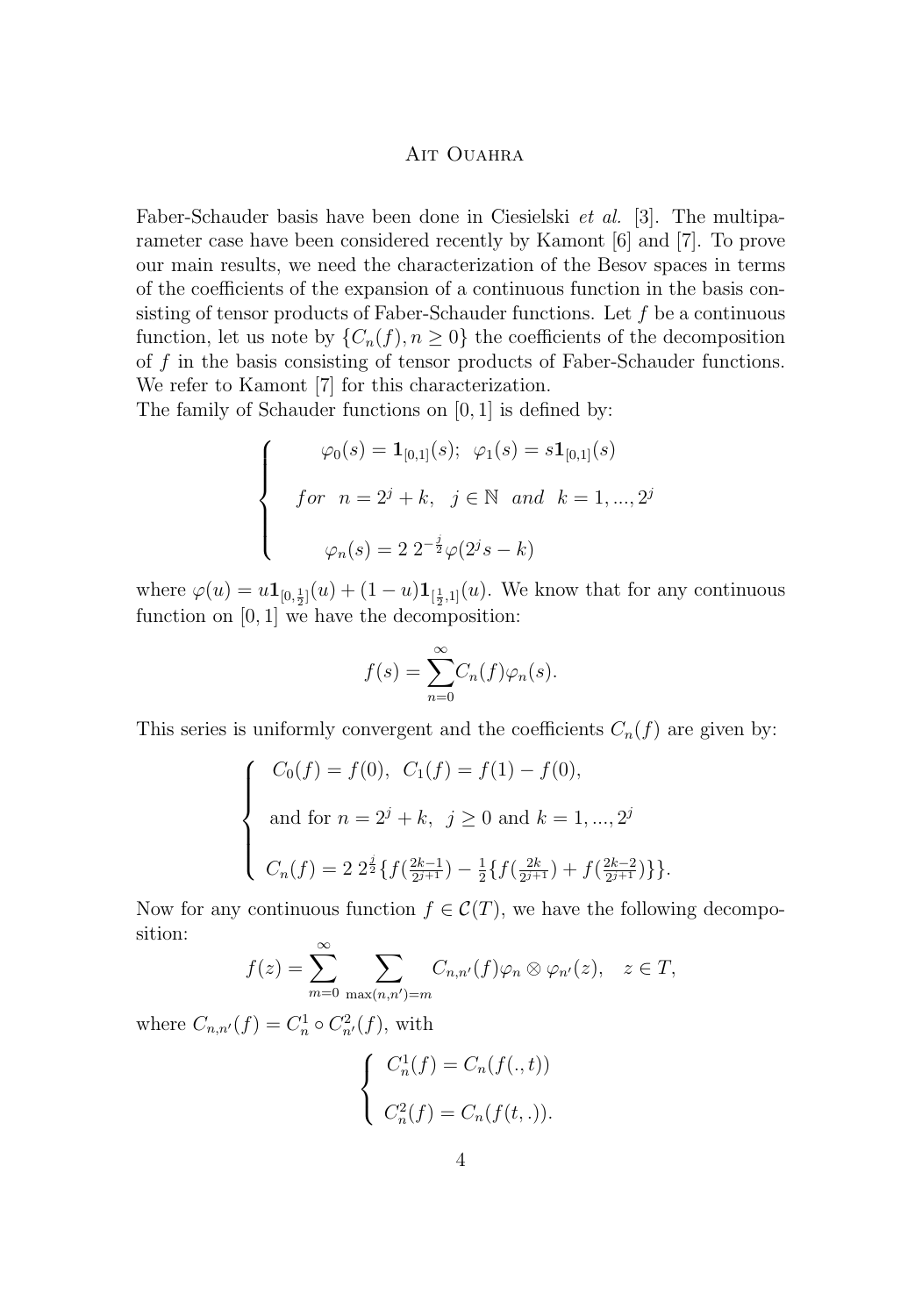<span id="page-5-0"></span>For  $1 \leq p < \infty$ ,  $j, j' \geq 0$ ,  $(k, k') \in \{1, ..., 2^{j}\} \times \{1, ..., 2^{j'}\}$  and  $0 < \alpha < 1$ , we shall use the following notations:

$$
A_{p,j,l}^{1} = \frac{2^{-j(\frac{1}{2}-\alpha_{1}+\frac{1}{p})}}{(1+j)^{\beta}} \left[ \sum_{n=2^{j}+1}^{2^{j+1}} |C_{l,n}(f)|^{p} \right]^{\frac{1}{p}}, \quad l = 1, 0.
$$
  

$$
A_{p,j,l'}^{2} = \frac{2^{-j(\frac{1}{2}-\alpha_{2}+\frac{1}{p})}}{(1+j)^{\beta}} \left[ \sum_{n=2^{j}+1}^{2^{j+1}} |C_{n,l'}(f)|^{p} \right]^{\frac{1}{p}}, \quad l' = 1, 0.
$$
  

$$
A_{p,j,j'} = \frac{2^{-j(\frac{1}{2}-\alpha_{1}+\frac{1}{p})}2^{-j'(\frac{1}{2}-\alpha_{2}+\frac{1}{p})}}{(1+j+j')^{\beta}} \left[ \sum_{n=2^{j}+1}^{2^{j+1}} \sum_{n=2^{j}+1}^{2^{j'+1}} |C_{n,n'}(f)|^{p} \right]^{\frac{1}{p}}
$$

In order to state our main results we need the following characterization theorem (see Kamont [\[6\]](#page-16-0) and [\[7\]](#page-16-0):

.

**Theorem 2.2:** For  $\bar{\alpha} = (\alpha_1, \alpha_2), 0 < \alpha_1, \alpha_2 < 1, \frac{1}{\alpha_i} < p, i = 1, 2$  and  $\beta \in \mathbb{R}$ .

(1) The anisotropic Besov space  $Lip_p(\bar{\alpha}, \beta)$  *is a space of continuous functions linearly isomorphic to a sequence spaces, and we have the following equivalence of norms:*

$$
||f||_p^{\omega_{\beta}^{\overline{\alpha}}}\sim \max\left\{|C_{l,l'}(f)|\,,\ \sup_{j\geq 0} A_{p,j,l}^1(f),\ \sup_{j\geq 0} A_{p,j,l'}^2(f),\ \sup_{j,j'\geq 0} A_{p,j,j'}^1(f)\right\},\
$$

*with*  $l, l' = 0, 1$ . (2) f belong to  $lip_p^*(\overline{\alpha}, \beta)$  *if and only if:* 

$$
B(1) \qquad \lim_{j \to \infty} \frac{2^{-j(\frac{1}{2} - \alpha_1 + \frac{1}{p})}}{(1+j)^{\beta}} \left[ \sum_{n=2^{j}+1}^{2^{j+1}} |C_{l,n}(f)|^{p} \right]^{\frac{1}{p}} = 0, \qquad l = 0, 1
$$

$$
B(2) \qquad \lim_{j \to \infty} \frac{2^{-j(\frac{1}{2} - \alpha_2 + \frac{1}{p})}}{(1+j)^{\beta}} \left[ \sum_{n=2^{j}+1}^{2^{j+1}} |C_{n,l'}(f)|^{p} \right]^{\frac{1}{p}} = 0, \qquad l' = 0, 1
$$

$$
B(3) \qquad \lim_{j \to \infty} \frac{2^{-j(\frac{1}{2} - \alpha_1 + \frac{1}{p})} 2^{-j'(\frac{1}{2} - \alpha_2 + \frac{1}{p})}}{(1+j+j')^{\beta}} \left[ \sum_{n=2^{j}+1} 2^{j'+1} |C_{n,n'}(f)|^{p} \right]^{\frac{1}{p}} = 0.
$$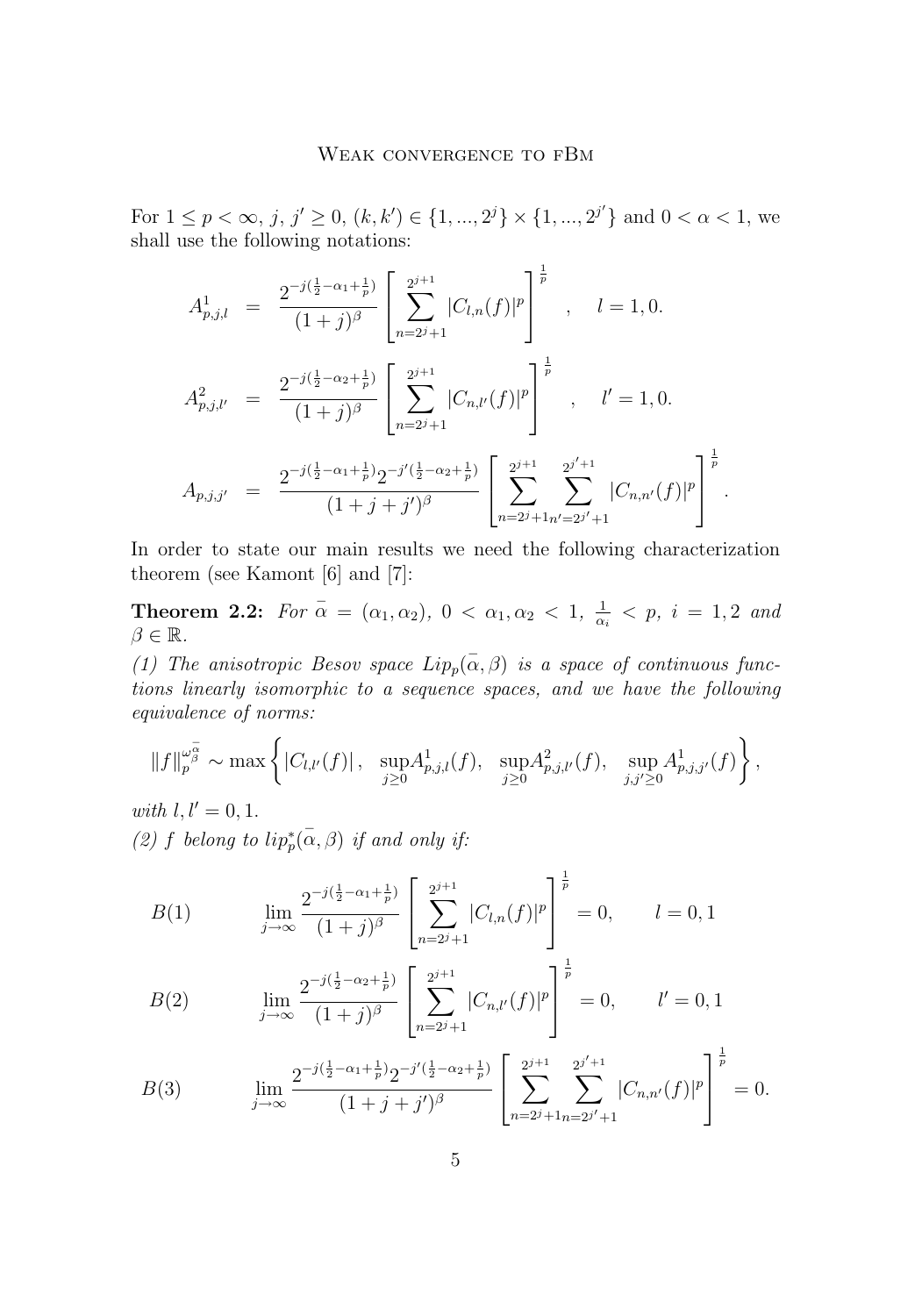## **3 Brownian Local times and fractional derivatives**

Throughout the paper,  ${B_t, t \geq 0}$  will denote a real-valued Brownian motion, with a jointly continuous family of local times  $\{L_t^x, x \in \mathbb{R}, t \geq 0\}$ . The local times satisfy the so called occupation density formula

$$
\int_0^t f(B_s)ds = \int_{\mathbb{R}} f(x)L_t^x dx ,
$$

for any bounded or nonnegative Borel function  $f$ .

It is well known (see McKean [\[11\]](#page-16-0) and Trotter [\[14\]](#page-16-0)) that  $x \longrightarrow L_t^x$  may be chosen to be Hölder continuous of order  $\eta < \frac{1}{2}$ , uniformly in t varying in a compact interval.

This allows us to define the fractional derivative of order  $\gamma$  for  $x \longrightarrow L_t^x$  for all  $0 < \gamma < \frac{1}{2}$ .

**Definition 3.1:** Let  $0 < \delta < 1$  and  $f : \mathbb{R} \longrightarrow \mathbb{R}$  be a function that belongs to  $\mathcal{C}^{\delta}(\mathbb{R}) \cap L^{1}(\mathbb{R})$  where  $\mathcal{C}^{\delta}(\mathbb{R})$  is the space of locally  $\delta$ -Hölder continuous functions on  $\mathbb{R}$ . For  $0 < \gamma < \delta$  we define  $D_{\pm}^{\gamma} f$  by (see e.g. Samko *et al.* [\[8\]](#page-16-0))

$$
D_{\pm}^{\gamma} f(x) := \frac{\gamma}{\Gamma(1-\gamma)} \int_0^{+\infty} \frac{f(x) - f(x \mp y)}{y^{1+\gamma}} dy.
$$

The operators  $D_+^{\gamma}$  and  $D_-^{\gamma}$  are called respectively, right–handed and left– handed Marchaud fractional derivatives of order  $\gamma$ .

They satisfy the (Switching identity)

$$
\int_{\mathbb{R}} f(x) D^{\gamma}_{-} g(x) dx = \int_{\mathbb{R}} g(x) D^{\gamma}_{+} f(x) dx,
$$

for any  $f, g \in C^{\delta}(\mathbb{R}) \cap L^1(\mathbb{R})$ , and  $0 < \gamma < \delta$ . We put  $D^{\gamma} := D^{\gamma}_+ - D^{\gamma}_-$ .

**Definition 3.2:** Let  $p \geq 1$ , we define for any f in  $L^p(\mathbb{R})$ ,  $D^0_{\pm}$  as

$$
D_{\pm}^{0} f(x) := \frac{1}{\pi} \int_{0}^{+\infty} \frac{f(x) \mathbf{1}_{[0,1]}(y) - f(x \mp y)}{y} dy .
$$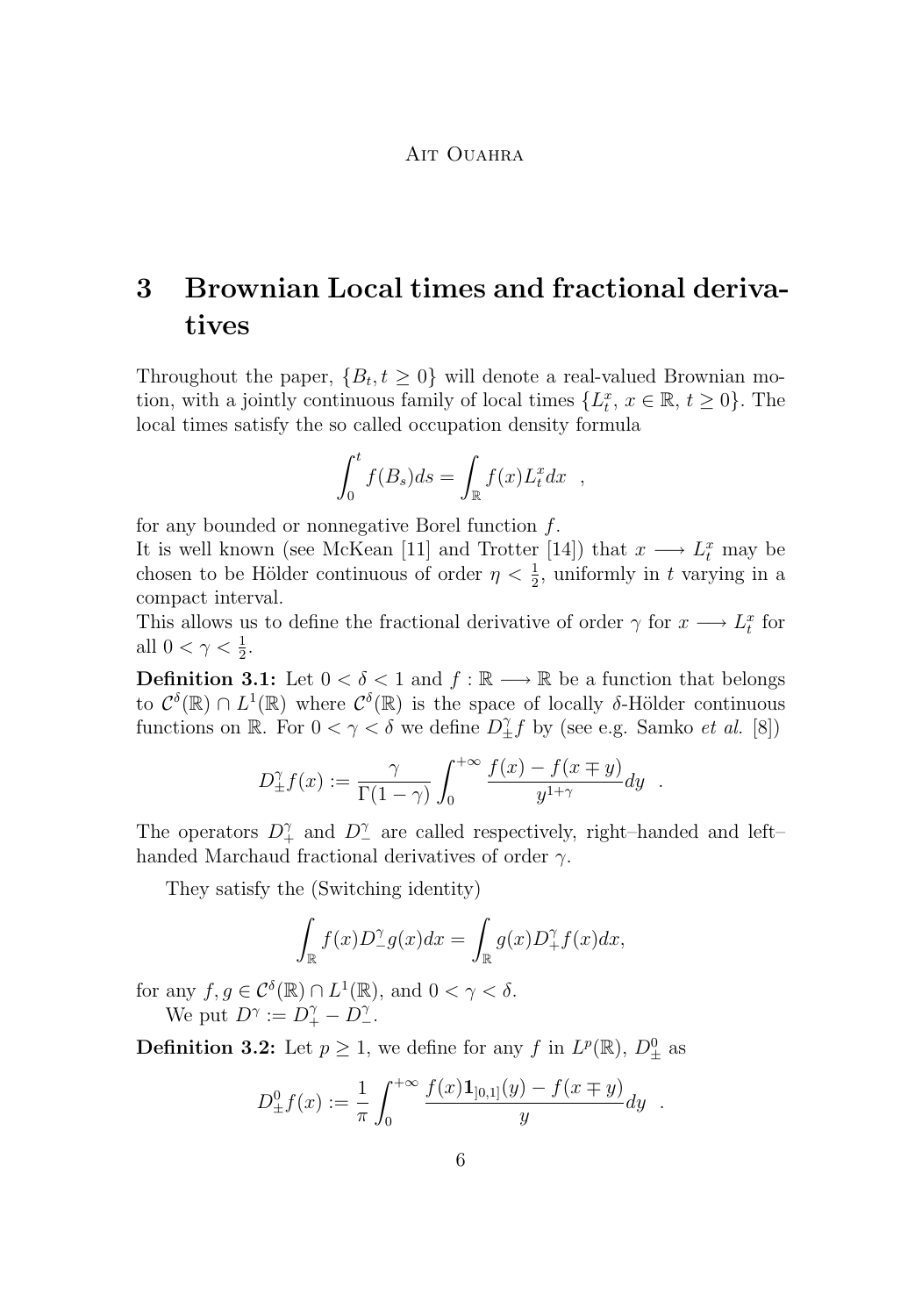<span id="page-7-0"></span>Set  $D^0 = D^0_+ - D^0_-$ . It is known that the operator  $D^0$  maps  $L^p(\mathbb{R})$  into  $L^p(\mathbb{R})$  for  $1 < p < \infty$ . Moreover for any  $f \in L^p(\mathbb{R}), p > 1$ 

$$
||D^0f||_{L^p(\mathbb{R})} \leq C ||f||_{L^p(\mathbb{R})} ,
$$

(see e.g. Titchmarsh [\[13\]](#page-16-0) Chap. V).

Therefore, for any  $0 \leq \gamma < 1$  we have

$$
D^{\gamma} f(x) = k(\gamma) \int_0^{\infty} \frac{f(x+y) - f(x-y)}{y^{1+\gamma}} dy,
$$

where  $k(\gamma) = \frac{\gamma}{\Gamma(1-\gamma)}$  for  $0 < \gamma < 1$  and  $k(0) = \frac{1}{\pi}$ . We can define again the fractional derivative as follows:

$$
\frac{1}{k(\alpha-1)}D^{\alpha-1}L_i(x) = H_i^{\alpha}(x) = \int_0^t \frac{ds}{(B_s - x)^{\alpha}} \quad \text{where} \quad y^{\alpha} := |y|^{\alpha} sgn(y),\tag{3.1}
$$

for any  $\alpha < \frac{3}{2}$ .

From the work of Yamada [\[15\]](#page-16-0) we know that in the process  $(D^{\gamma}L_i(x), t \geq 0)$ 0,  $x \in \mathbb{R}$ ) satisfies the following Hölder conditions: for all  $T > 0$  *a.s.*  $\forall 0 < \beta < \frac{1}{2} - \gamma$ ,  $\exists C > 0$  such that  $\forall 0 \le t, s \le T, x \in \mathbb{R}$ 

$$
|D^{\gamma}L_t(x) - D^{\gamma}L_s(x)| \le C|t - s|^{\beta},
$$

 $\forall 0 < \beta < \frac{1}{2} - \gamma$ ,  $\exists C > 0$  such that  $\forall 0 \le t \le T, x, y \in \mathbb{R}$ 

$$
|D^{\gamma}L_t(x) - D^{\gamma}L_t(y)| \le C|x - y|^{\beta}.
$$

### **4 Tightness in the anisotropic Besov space**

In the sequel it is more convenient to work with  $lip_p^*(\overline{\alpha}, \beta)$  instead of  $Lip_p(\overline{\alpha}, \beta)$ . As the canonical injection of  $lip_p^*(\alpha, \beta)$  in  $Lip_p(\alpha, \beta)$  is continuous, weak convergence in the former implies weak convergence in the latter. The following theorem due to Prohorov, plays a crucial role in the sequel.

**Theorem 4.1:** *Suppose a general metric space* S *is separable and complete. A family* Π *of probability measures in* S *is relatively compact if and only if it is tight.*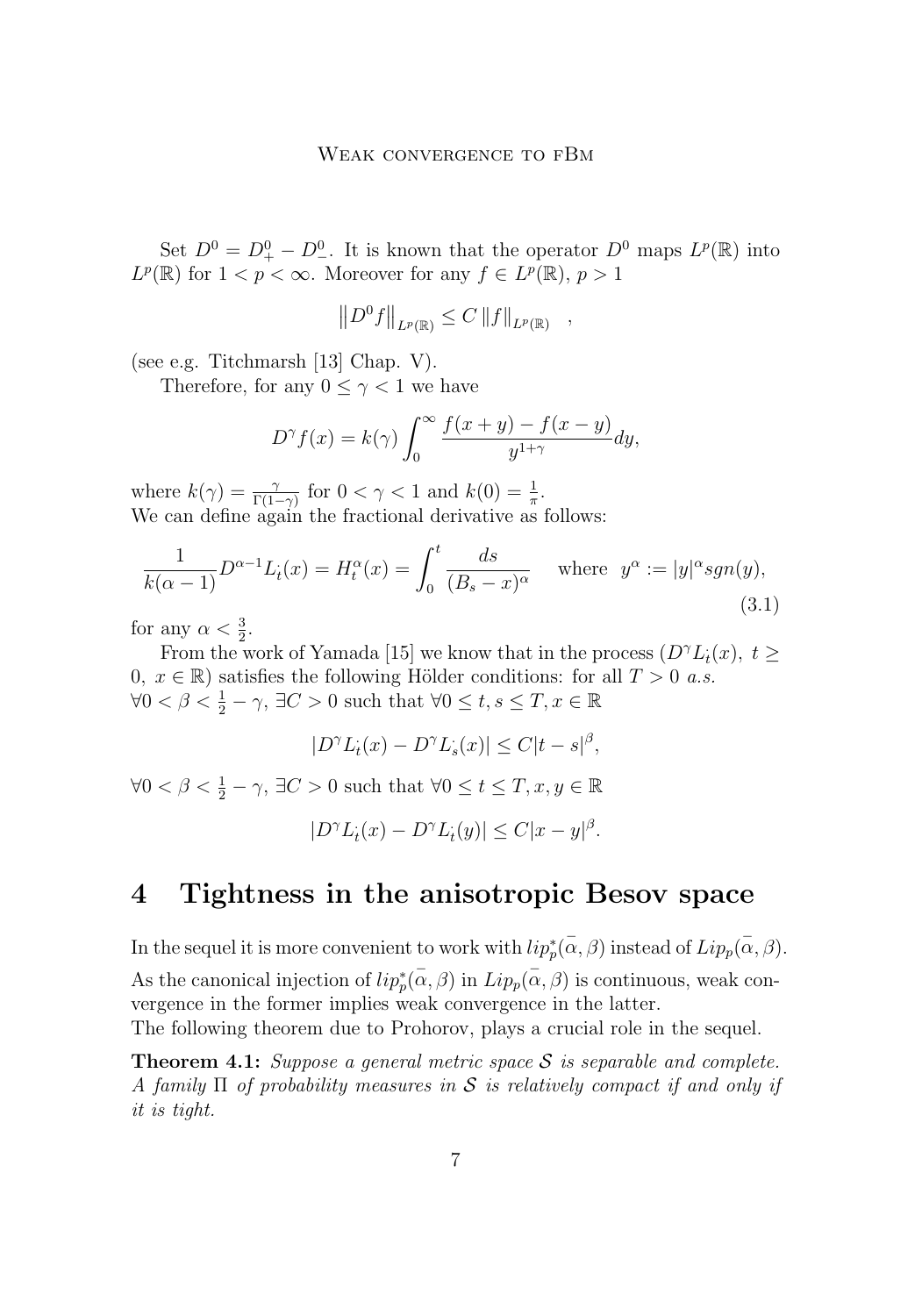<span id="page-8-0"></span>A sufficient condition for the tightness in  $lip_p^*(\alpha, \beta)$  is given by

**Theorem 4.2:** Let  $(X_{s,t}^n, (s,t) \in T)_{n \geq 1}$  be a sequence of stochastic processes *satisfying:* (*i*)  $X_{.,0}^n = X_{0,.}^n = x \in \mathbb{R}$ .

 $(ii) \forall p \geq 2$ , there exists a positive constant  $C_p$  such that

$$
\mathbb{E}|X_{s,t}^n - X_{s',t}^n - X_{s,t'}^n + X_{s',t'}^n|^p \leq C_p|s-s'|^{\alpha_1 p}|t-t'|^{\alpha_2 p}.
$$

*for some*  $\bar{\alpha} = (\alpha_1, \alpha_2)$ *. Then the family*  $\{P^n\}$  *of law of*  $X^n$  *is tight in the space*  $lip_p^*(\overline{\alpha}, \beta)$  *for all*  $\beta > \frac{2}{p}$  *and all*  $p \geq 2$ *.* 

The proof of this theorem is based on the following lemmas:

**Lemma 4.3:** *Let*  $\bar{\alpha} = (\alpha_1, \alpha_2), 0 < \alpha_1, \alpha_2 < 1, 1 \le p < \infty$  and  $\beta > 0$ . A set F of measurable functions  $f: T \longrightarrow \mathbb{R}$  is relatively compact in  $lip_p^*(\overline{\alpha}, \beta)$  if:

(1) sup<br> $f \in F$  $\|f\|_p^{\omega_\beta^{\overline\alpha}} < \infty,$ (2)  $\limsup_{\delta \to 0}$ sup  $\sup_{f\in F} K_{\delta}(f, \overline{\alpha}, \beta, p) = 0,$ 

where 
$$
K_{\delta}(f, \overline{\alpha}, \beta, p) := \sup_{0 < t \leq \delta} \frac{\omega_{p,1}(f,t)}{\omega_{\beta}^{\overline{\alpha}}(1,t)} + \sup_{0 < t \leq \delta} \frac{\omega_{p,2}(f,t)}{\omega_{\beta}^{\overline{\alpha}}(t,1)} + \sup_{0 < t_1, t_2 \leq \delta} \frac{\omega_{p,1}(f,\overline{t})}{\omega_{\beta}^{\overline{\alpha}}(t_1,t_2)}.
$$

**Proof of Lemma 4.3** Note that (1) implies in particular that F is bounded in  $L^p$ . Recall that for  $\alpha_i > \frac{1}{p}$ ,  $i = 1, 2$  the Besov space is a space of continuous functions; by the Fréchet-Kolmogorov's theorem (See Brézis p.72), it is easy to check that F is relatively compact in  $L^p$ . Hence, for any sequence  $(f_n, n \geq$ 1) of F there exists a subsequence (Also denoted by  $(f_n)$ ) converging in  $L^p$ norm to some function  $f \in L^p$ . To finish the proof it suffices to prove the two following conditions:

(a)  $f \in lip_p^*(\alpha, \beta)$ , and (b)  $(f_{n_k})_{k\geq 1}$  is a Cauchy's sequence in  $lip_p^*(\alpha, \beta)$ . We have:

$$
||f||_p^{\omega_{\beta}^{\overline{\alpha}}} = ||f||_{L^p} + \sup_{0 < t \leq 1} \frac{\omega_{p,1}(f,t)}{\omega_{\beta}^{\overline{\alpha}}(1,t)} + \sup_{0 < t \leq 1} \frac{\omega_{p,2}(f,t)}{\omega_{\beta}^{\overline{\alpha}}(t,1)} + \sup_{0 < t_1,t_2 \leq 1} \frac{\omega_p(f,\overline{t})}{\omega_{\beta}^{\overline{\alpha}}(t_1,t_2)}.
$$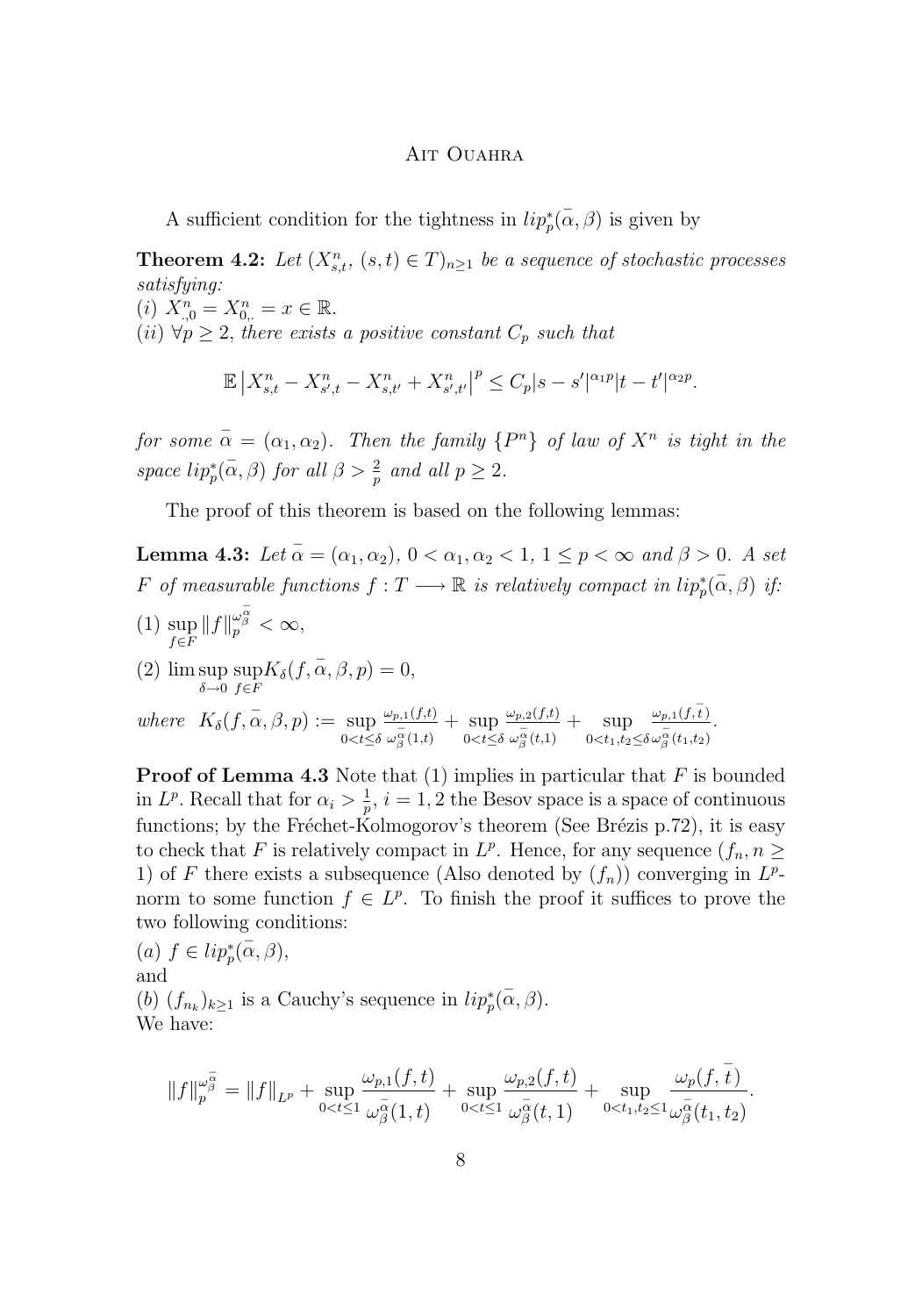Let us choose a subsequence of  $(f_n)$  that converges almost surely to f. By Fatou's lemma we get

$$
\|\Delta_h f\|_{L^p} \leq \lim \inf_{n \to \infty} \|\Delta_h f_n\|_{L^p} \leq \sup_{n \geq 0} \|\Delta_h f_n\|_{L^p}.
$$

Therefore, for all  $\bar{t} = (t_1, t_2) \in T$ ,

$$
\omega_p(f, \overline{t}) \le \sup_{n \ge 1} \omega_p(f_n, \overline{t}). \tag{4.1}
$$

Then

$$
\sup_{0 < t_1, t_2 \le 1} \frac{\omega_p(f, \overline{t})}{\omega_{\beta}^{\overline{\alpha}}(t_1, t_2)} \le \sup_{n \ge 1} \{ \sup_{0 < t_1, t_2 \le 1} \frac{\omega_p(f, \overline{t})}{\omega_{\beta}^{\overline{\alpha}}(t_1, t_2)} \} \\
\le \sup_{n \ge 1} \|f_n\|_p^{\omega_{\beta}^{\overline{\alpha}}}\n< \infty \text{ (by hypothesis (i))}.
$$

In the same way we can prove that  $\sup_{0 \le t \le 1}$  $\omega_{p,1}(f,t)$  $\frac{\omega_{p,1}(J,t)}{\omega_{\beta}^{\alpha}(t,1)} < \infty$  and sup  $0 < t \leq 1$  $\omega_{p,2}(f,t)$  $\frac{\omega_{p,2}(J,t)}{\omega_\beta^\alpha(1,t)} < \infty,$ 

this shows that  $f \in Lip_p(\overline{\alpha}, \beta)$ . On the other hand, from (2), we have  $\forall \varepsilon > 0$ ,  $\exists \delta_0$  such that  $\forall n \geq 1$ :

$$
\sup_{t_1\wedge t_2 0
$$

As a consequence, condition (4.1) gives  $\omega_p(f, \overline{t}) = \circ(\omega_\beta^{\overline{\alpha}}(t_1, t_2))$  as  $t_1 \wedge t_2 \to 0$ .

In the same way we prove that:  $\omega_{p,i}(f,t) = \circ(\omega_{\beta}^{\alpha}(t,1))$  as  $t \to 0, i = 1,2$ . This completes the proof of (a).

To prove (b); let  $n, n' \geq 0$ , we have

$$
||f_{n} - f_{n'}||_{p}^{\omega_{\beta}^{\overline{\alpha}}} = ||f_{n} - f_{n'}||_{L^{p}} + \sup_{0 < t \leq 1} \frac{\omega_{p,1}(f_{n} - f_{n'}, t)}{\omega_{\beta}^{\overline{\alpha}}(1, t)} + \sup_{0 < t \leq 1} \frac{\omega_{p,2}(f_{n} - f_{n'}, t)}{\omega_{\beta}^{\overline{\alpha}}(t, 1)} + \sup_{0 < t_{1}, t_{2} \leq 1} \frac{\omega_{p}(f_{n} - f_{n'}, \overline{t})}{\omega_{\beta}^{\overline{\alpha}}(t_{1}, t_{2})}.
$$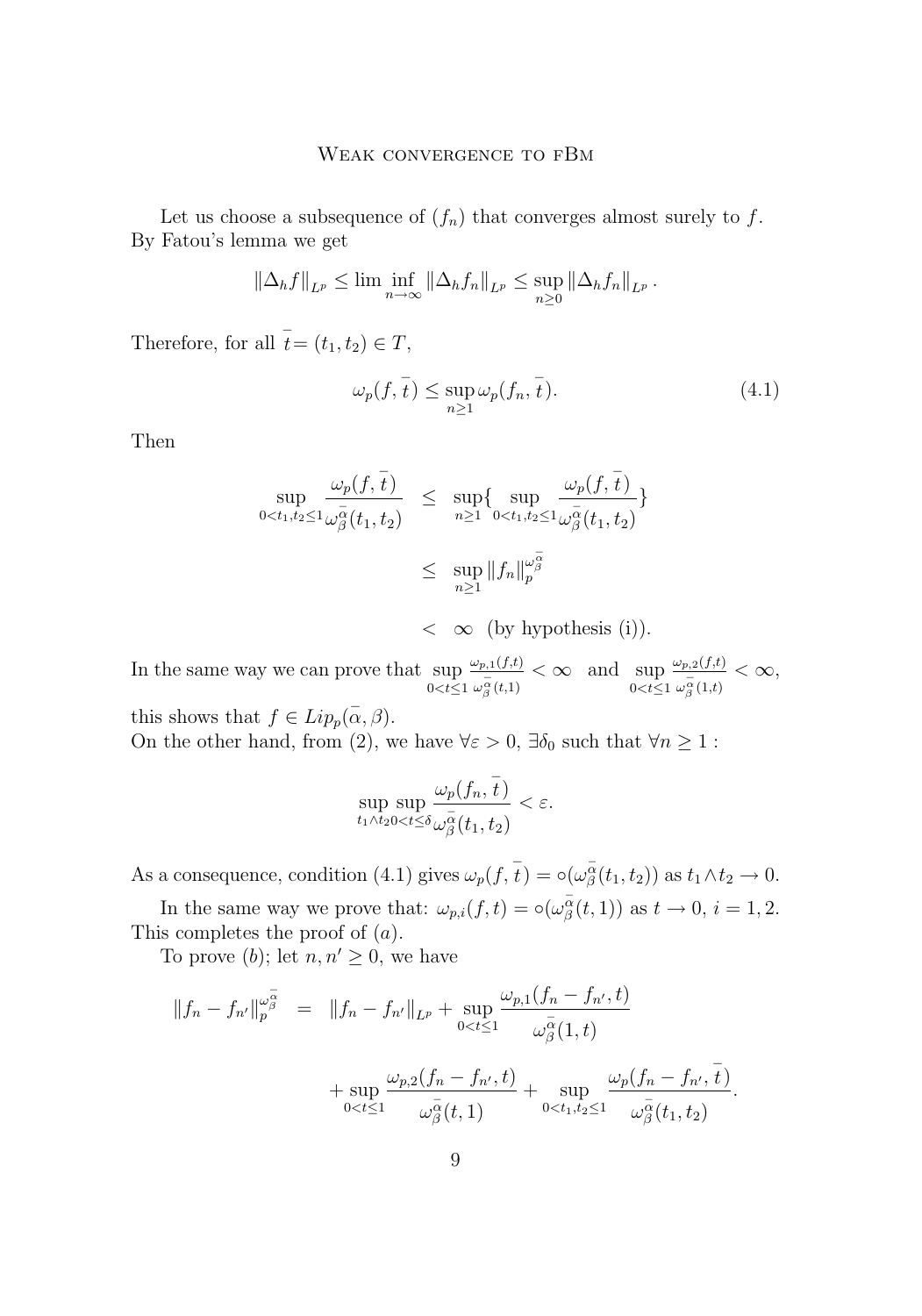.

Note that  $\lim_{n,n'\to\infty} \|f_n - f_{n'}\|_{L^p} = 0.$ The estimate of the term sup  $0 < t_1, t_2 \leq 1$  $\omega_p(f_n-f_{n'},\overline{t})$  $\omega_{\beta}^{\alpha}(t_1,t_2)$ Let  $\delta_0 > 0$  to be small enough, it follows that

$$
\sup_{0 < t_1, t_2 \le 1} \frac{\omega_p(f_n - f_{n'}, \overline{t})}{\omega_{\beta}^{\overline{\alpha}}(t_1, t_2)} \le \sup_{t_1 \wedge t_2 \le \delta_0} \frac{\omega_p(f_n - f_{n'}, \overline{t})}{\omega_{\beta}^{\overline{\alpha}}(t_1, t_2)} + \sup_{t_1 \wedge t_2 \ge \delta_0} \frac{\omega_p(f_n - f_{n'}, \overline{t})}{\omega_{\beta}^{\overline{\alpha}}(t_1, t_2)}
$$
\n
$$
\le K_{\delta_0}(f_n - f_{n'}, \overline{\alpha}, \beta, p) + \frac{4||f_n - f_{n'}||_{L^p}}{\omega_{\beta}^{\overline{\alpha}}(\delta_0, \delta_0)}
$$
\n
$$
\le K_{\delta_0}(f_n, \overline{\alpha}, \beta, p) + K_{\delta_0}(f_{n'}, \overline{\alpha}, \beta, p) + \frac{4||f_n - f_{n'}||_{L^p}}{\omega_{\beta}^{\overline{\alpha}}(\delta_0, \delta_0)}
$$
\n
$$
\le 3\varepsilon \text{ as } n, n' \to \infty \text{ by } (ii).
$$

The two other terms can be estimated in the same way. This ends the proof of Lemma [4.3.](#page-8-0)

**Lemma 4.4:** *Let* B *be a bounded set of*  $Lip_p(\bar{\alpha}, \beta)$ *. Then* B *is relatively compact on*  $lip_p^*(\bar{\alpha}, \beta)$   $\forall \beta < \beta'$  *and*  $\forall \alpha_i > \frac{1}{p}$  *for*  $i = 1, 2$ *.* 

**Proof of Lemma 4.4** Let B be a bounded subset of  $Lip_p(\bar{\alpha}, \beta)$ . Lemma 4.4 is a consequence of (1) and (2) of the Lemma [4.3.](#page-8-0)

It is clear that if  $\beta < \beta'$  then  $||f||_p^{\omega_{\beta'}^{\overline{\alpha}}}\leq ||f||_p^{\omega_{\beta}^{\overline{\alpha}}},$  which gives (1). To show (2), we have

$$
K_{\delta}(f, \overline{\alpha}, \beta', p) = \sup_{0 < t \leq \delta} \frac{\omega_{p,1}(f,t)}{\omega_{\beta'}^{\overline{\alpha}}(1,t)} + \sup_{0 < t \leq \delta} \frac{\omega_{p,2}(f,t)}{\omega_{\beta'}^{\overline{\alpha}}(t,1)} + \sup_{t_1 \wedge t_2 \leq \delta} \frac{\omega_{p}(f,\overline{t})}{\omega_{\beta'}^{\overline{\alpha}}(t_1,t_2)}
$$
  
\n
$$
\leq \sup_{0 < t \leq \delta} \frac{\omega_{p,1}(f,t)}{\omega_{\beta}^{\overline{\alpha}}(1,t)} \omega_{\beta-\beta'}^0(1,\delta) + \sup_{0 < t \leq \delta} \frac{\omega_{p,2}(f,t)}{\omega_{\beta}^{\overline{\alpha}}(t,1)} \omega_{\beta-\beta'}^0(1,\delta)
$$
  
\n
$$
+ \sup_{t_1 \wedge t_2 \leq \delta} \frac{\omega_{p}(f,\overline{t})}{\omega_{\beta}^{\overline{\alpha}}(t_1,t_2)} \omega_{\beta-\beta'}^0(1,\delta)
$$
  
\n
$$
\leq K_{\delta}(f, \overline{\alpha}, \beta, p) \{2\omega_{\beta-\beta'}^0(1,\delta) + \omega_{\beta-\beta'}^0(\delta,\delta)\}
$$
  
\n
$$
\leq ||f||_{p}^{\omega_{\beta}^{\overline{\alpha}}}(2\omega_{\beta-\beta'}^0(1,\delta) + \omega_{\beta-\beta'}^0(\delta,\delta)).
$$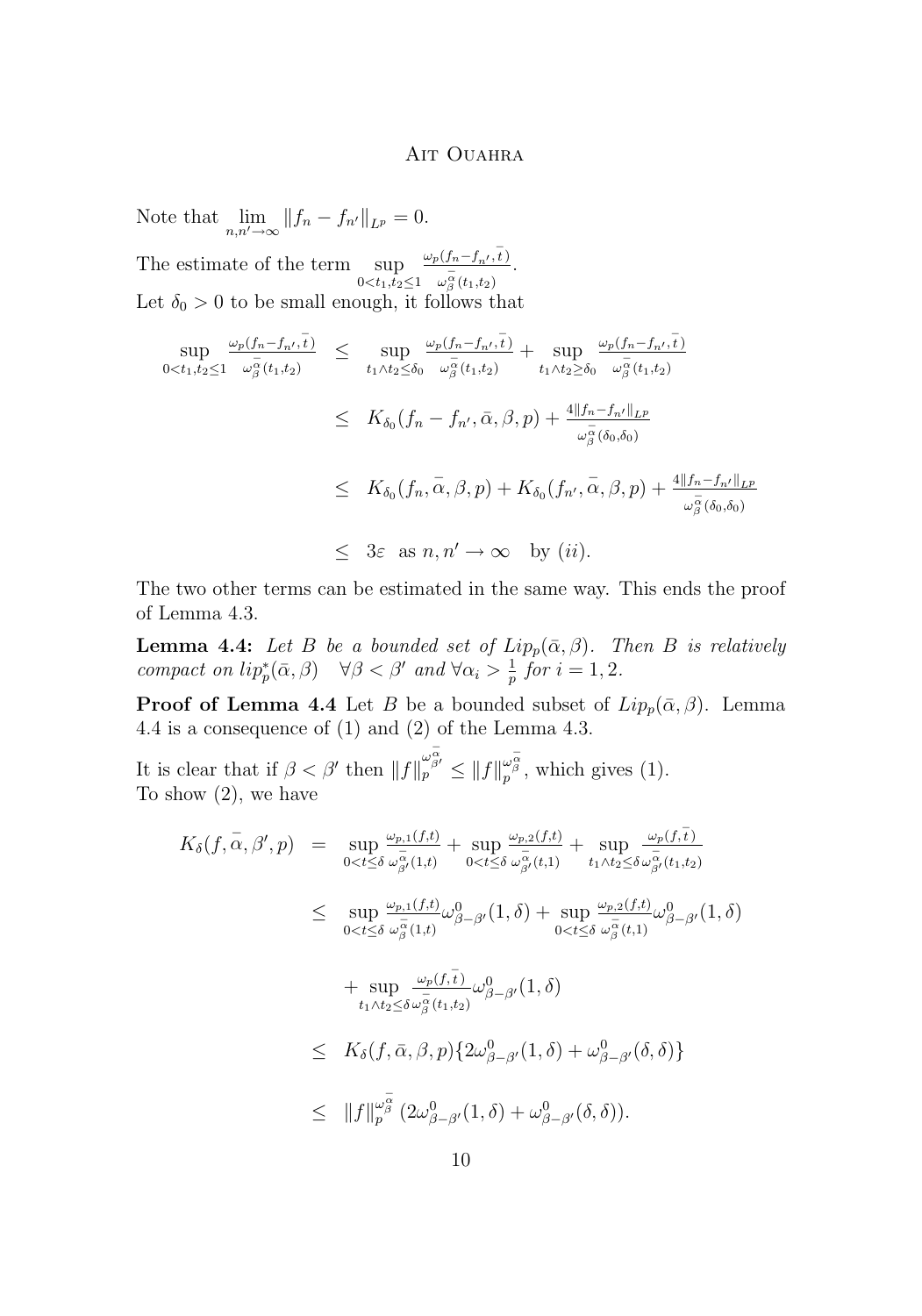#### WEAK CONVERGENCE TO FBM

Therefore,

$$
\lim_{\delta \to 0} K_{\delta}(f, \bar{\alpha}, \beta', p) = 0 \text{ because } \beta - \beta' < 0,
$$

which gives (2). As a consequence B is relatively compact on  $lip_p^*(\bar{\alpha}, \beta')$ . **Proof of Theorem [4.2](#page-8-0)** Observe that by the assumption  $(i)$ , we have  $C_{0,0}(X^n) = x, C_{n,0}(X^n) = C_{0,n}(X^n) = 0, \forall n \ge 1 \text{ and } C_{1,1}(X^n) = X_{1,1}^n - X_{0,1}^n.$ To prove the Theorem [4.2,](#page-8-0) we use the characterization Theorem [2.2,](#page-5-0) to show that there exists a constant  $C_p > 0$  for all  $\lambda > 0$ , and  $\frac{1}{p} < \beta' < \beta$ , we have

$$
\mathbb{P}\left[\|X_{\cdot}^{n}\|_{p}^{\omega_{\beta}^{\overline{\alpha}}} > \lambda\right] \leq C_{p}\lambda^{-p},
$$

then, for  $\lambda$  large enough, we get

$$
\mathbb{P}\left[\|X_{.}^{n}\|_{p}^{\omega_{\beta}^{\overline{\alpha}}} > \lambda\right] \leq \varepsilon, \qquad \forall \varepsilon > 0.
$$

As a consequence,  $\forall \varepsilon > 0, \exists A > 0 \ \forall \lambda \geq A$  we have

$$
\mathbb{P}\left[X_{.}^{n} \in B_{Lip_{p}(\overline{\alpha},\beta')}(0,A)\right] > 1-\varepsilon, \text{ for all } n \ge 1.
$$

Applying the characterization Theorem, it suffices to show that

$$
\mathbb{P}[\max\{|C_{0,0}(X_{\cdot}^n)|, |C_{1,1}(X_{\cdot}^n)|, \sup_{j\geq 0} A_{p,j,1}^1(X_{\cdot}^n), \sup_{j\geq 0} A_{p,j,1}^2(X_{\cdot}^n)
$$
  

$$
\sup_{j,j'\geq 0} A_{p,j,j'}(X_{\cdot}^n)\} > \lambda] \leq C_p \lambda^{-p}, \text{ for all } n \geq 1.
$$

It is enough to check that

$$
\mathbb{P}\left[\sup_{j,j'\geq 0} A_{p,j,j'}(X^n) > \lambda\right] \leq C_p \lambda^{-p}, \ \forall n \geq 1
$$

since the remaining terms can be treated in the same manner. Now by the Tchebyshev's inequality, we have

$$
I = \mathbb{P}\left[\sup_{j,j'\geq 0} \frac{2^{-j(\frac{1}{2}-\alpha_1+\frac{1}{p})}2^{-j'(\frac{1}{2}-\alpha_2+\frac{1}{p})}}{(1+j+j')^{\beta'}}\left[\sum_{n=2j+1}^{2j+1}\sum_{n'=2j'+1}^{2j'+1}|C_{n,n'}(X^n^n)|^p\right]^{\frac{1}{p}} > \lambda\right]
$$
  

$$
\leq \sum_{j,j'\geq 0} \frac{2^{-jp(\frac{1}{2}-\alpha_1+\frac{1}{p})}2^{-j'p(\frac{1}{2}-\alpha_2+\frac{1}{p})}}{(1+j+j')^{\beta'p}}\sum_{n=2j+1}^{2j+1}\sum_{n'=2j'+1}^{2j'+1} \mathbb{E}|C_{n,n'}(X^n^n)|^p \lambda^{-p}.
$$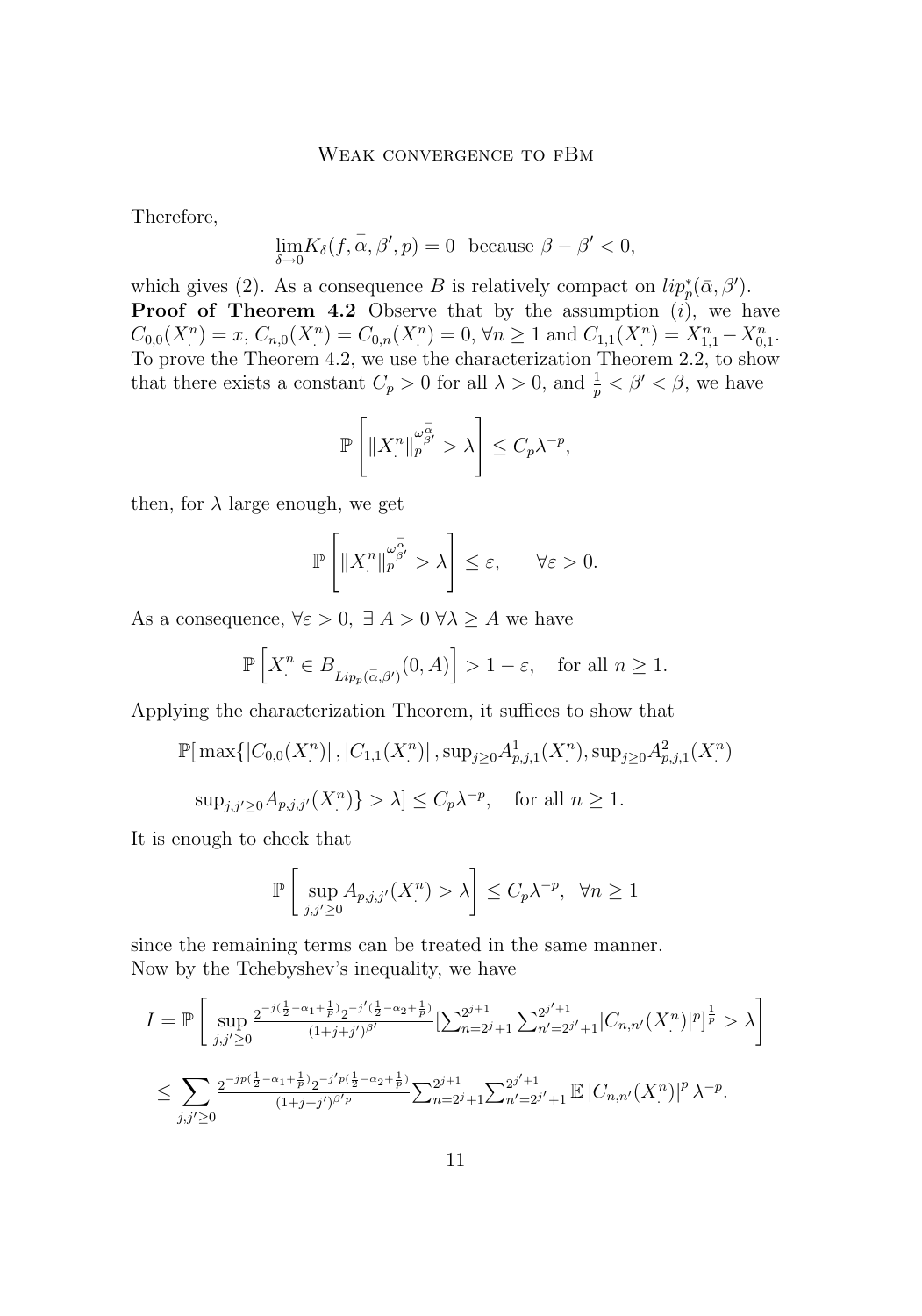Note that for  $n = 2^j + k$  and  $n' = 2^{j'} + k'$ , the coefficients  $C_{n,n'}(X_i^n)$  are given by:

$$
C_{n,n'}(X^n) = 2^{\frac{j+j'}{2}} \sum_{i=1}^4 X^n(R^i_{n,n'}),
$$

where  $R_{n,n'}^i$  are dyadic rectangles of areas  $4^{-1}2^{-(j+j')}$ . By virtue of assumption  $(ii)$  we get:

$$
I \le \sum_{j,j'\ge 0} \frac{1}{(1+j+j')^{p\beta'}} C_p \lambda^{-p}
$$
  

$$
\le C_p \lambda^{-p}, \text{ (because } \beta'p > 2).
$$

Which ends the proof of Theorem [4.2.](#page-8-0)

### **5 Limit Theorems**

We are concerned in this section with limit theorems for the occupation times of 1-dimensional Brownian motion in a suitable anisotropic Besov spaces.

Throughout we shall use the standard notation for fractional derivative (*cf.* Csaki *et al.* [\[4\]](#page-15-0)).

**Definition 5.1:** If  $\{\mathbb{B}(y, l), y \in \mathbb{R}, l \geq 0\}$  denotes a Brownian sheet indexed by  $\mathbb{R} \times \mathbb{R}_+$ , independent of  $\{B_t, t \geq 0\}$ . We define

$$
\mathbb{B}^{(\alpha)}(x,l) = \int_{\mathbb{R}} \frac{|y|^{1-\alpha} - |y-x|^{1-\alpha}}{\Gamma(2-\alpha)} d_y \mathbb{B}(y,l).
$$

The process  $\mathbb{B}^{(\alpha)}(x,l)$  is a fractional Brownian motion of order  $3-2\alpha$  in the first variable and a Brownian motion in the second variable.

Here is the main results of this section.

**Theorem 5.2:** *Let*  $1 < \alpha < \frac{3}{2}$  *. Then* 

$$
\left\{ B_t, \ \frac{H_t^{(\alpha)}(\varepsilon x) - H_t^{(\alpha)}(0)}{\Gamma(2-\alpha)\varepsilon^{\frac{3}{2}-\alpha}} \right\}
$$

*converges weakly, as*  $\varepsilon \to 0$  *to* 

 $\left\{B_t, \ \mathbb{B}^{(\alpha)}(x;L_t^0)\right\}.$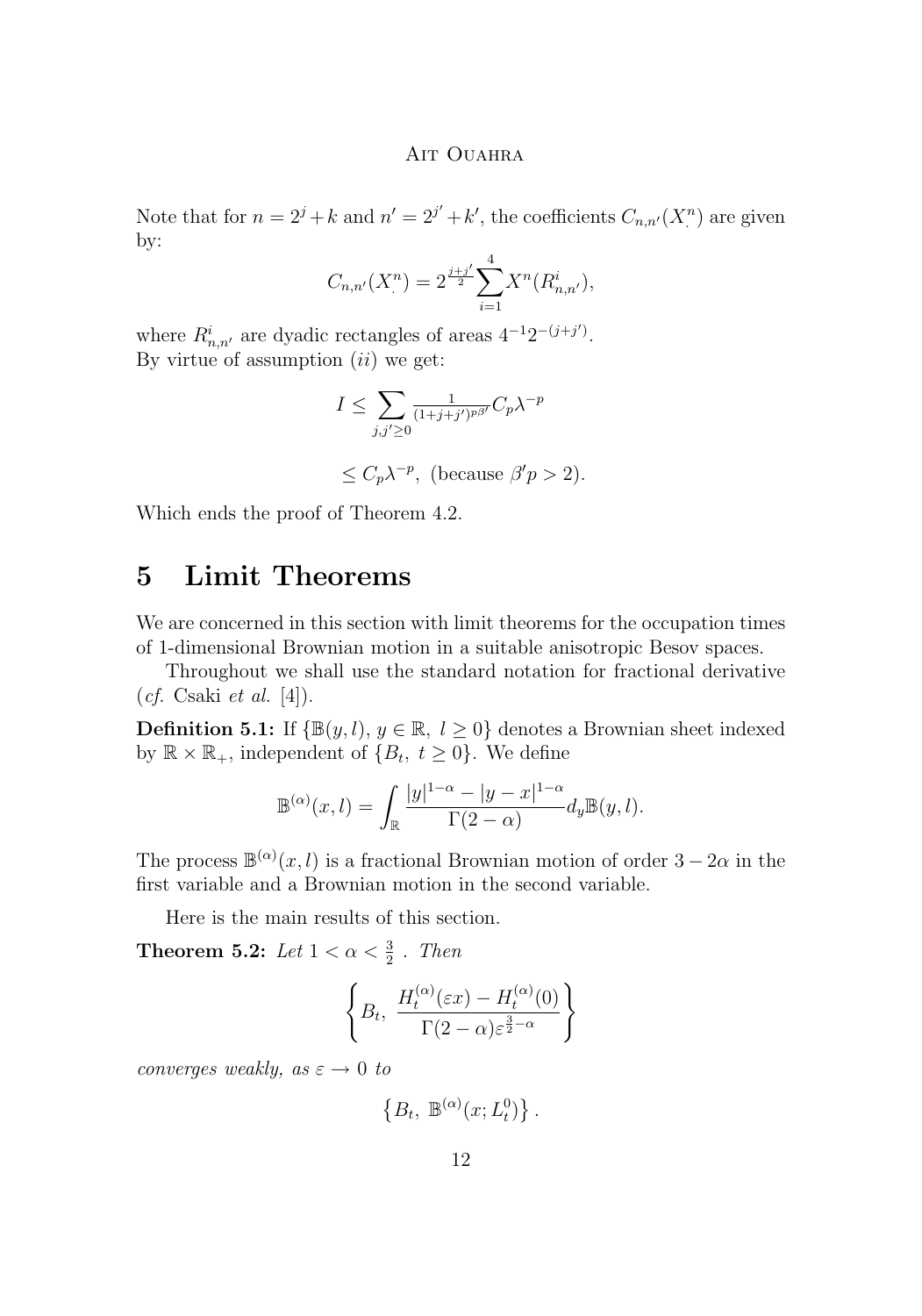#### WEAK CONVERGENCE TO FBM

The convergence holds in the anisotropic Besov space  $lip_p^*(( (\frac{3}{2} - \alpha) \frac{1}{2}, \frac{3}{2} - \alpha), \beta)$ ,  $\forall p > \frac{1}{2\beta}.$ 

The proof of these results uses tension criterion established in Theorem [4.2.](#page-8-0)

**Proof.** We introduce the following notation:

$$
A^{\varepsilon}(t,x) = \frac{H_t^{(\alpha)}(\varepsilon x) - H_t^{(\alpha)}(0)}{\Gamma(2-\alpha)\varepsilon^{\frac{3}{2}-\alpha}}.
$$

The convergence of the finite-dimensional distributions follows from the results of Csaki *et al.* [\[4\]](#page-15-0). It suffices to prove that the sequence  $A^{\varepsilon}(t, x)$  is tight in the anisotropic Besov space  $lip_p^*((\left(\frac{3}{2}-\alpha\right)\frac{1}{2},\frac{3}{2}-\alpha),\beta)$ . It is enough to verify that the sequence satisfies conditions  $(i)$  and  $(ii)$  of Theorem [4.2.](#page-8-0) By the relation [\(3.1\)](#page-7-0), we have  $H_0^{(\alpha)}$  $\lambda_0^{(\alpha)}(x) = 0$  then  $A^{\varepsilon}(0, x) = 0$ . It is clear that  $A^{\varepsilon}(t,0) = 0$ , which gives (*i*).

Go to show  $(ii)$ .

It follows now from the Markov property and the additive property of fractional derivative of local time that  $\forall m \geq 1, (x, y) \in [0, 1]^2 \text{ and } (t, s) \in [0, 1]^2$ 

$$
I = \mathbb{E}|A^{\varepsilon}(t,x) - A^{\varepsilon}(s,x) - A^{\varepsilon}(t,y) + A^{\varepsilon}(s,y)|^{2m}
$$
  
\n
$$
= \frac{1}{\varepsilon^{\left(\frac{3}{2}-\alpha\right)2m}} \mathbb{E}|D^{\alpha-1}L_{t}(\varepsilon x) - D^{\alpha-1}L_{s}(\varepsilon x) - D^{\alpha-1}L_{t}(\varepsilon y) + D^{\alpha-1}L_{s}(\varepsilon y)|^{2m}
$$
  
\n
$$
= \frac{1}{\varepsilon^{\left(\frac{3}{2}-\alpha\right)2m}} \mathbb{E}|D^{\alpha-1}L_{t-s}(\varepsilon x) - D^{\alpha-1}L_{t-s}(\varepsilon y)|^{2m} \circ \theta_{s}
$$
  
\n
$$
= \frac{1}{\varepsilon^{\left(\frac{3}{2}-\alpha\right)2m}} \mathbb{E}\left[\mathbb{E}|D^{\alpha-1}L_{t-s}(\varepsilon x) - D^{\alpha-1}L_{t-s}(\varepsilon y)|^{2m} \circ \theta_{s}/B_{s}\right]
$$
  
\n
$$
= \frac{1}{\varepsilon^{\left(\frac{3}{2}-\alpha\right)2m}} \int_{\mathbb{R}} \mathbb{P}[B_{s} \in dz] \mathbb{E}|D^{\alpha-1}L_{t-s}(\varepsilon x - z) - D^{\alpha-1}L_{t-s}(\varepsilon y - z)|^{2m}.
$$

Where  $\theta$  denote the translation operator. To finish the proof it suffices to prove that

$$
\mathbb{E}\left|D^{\alpha-1}L_t(x) - D^{\alpha-1}L_t(y)\right|^{2m} \le C t^{\left(\frac{3}{2}-\alpha\right)\frac{1}{2}2m}|x-y|^{\left(\frac{3}{2}-\alpha\right)2m}.
$$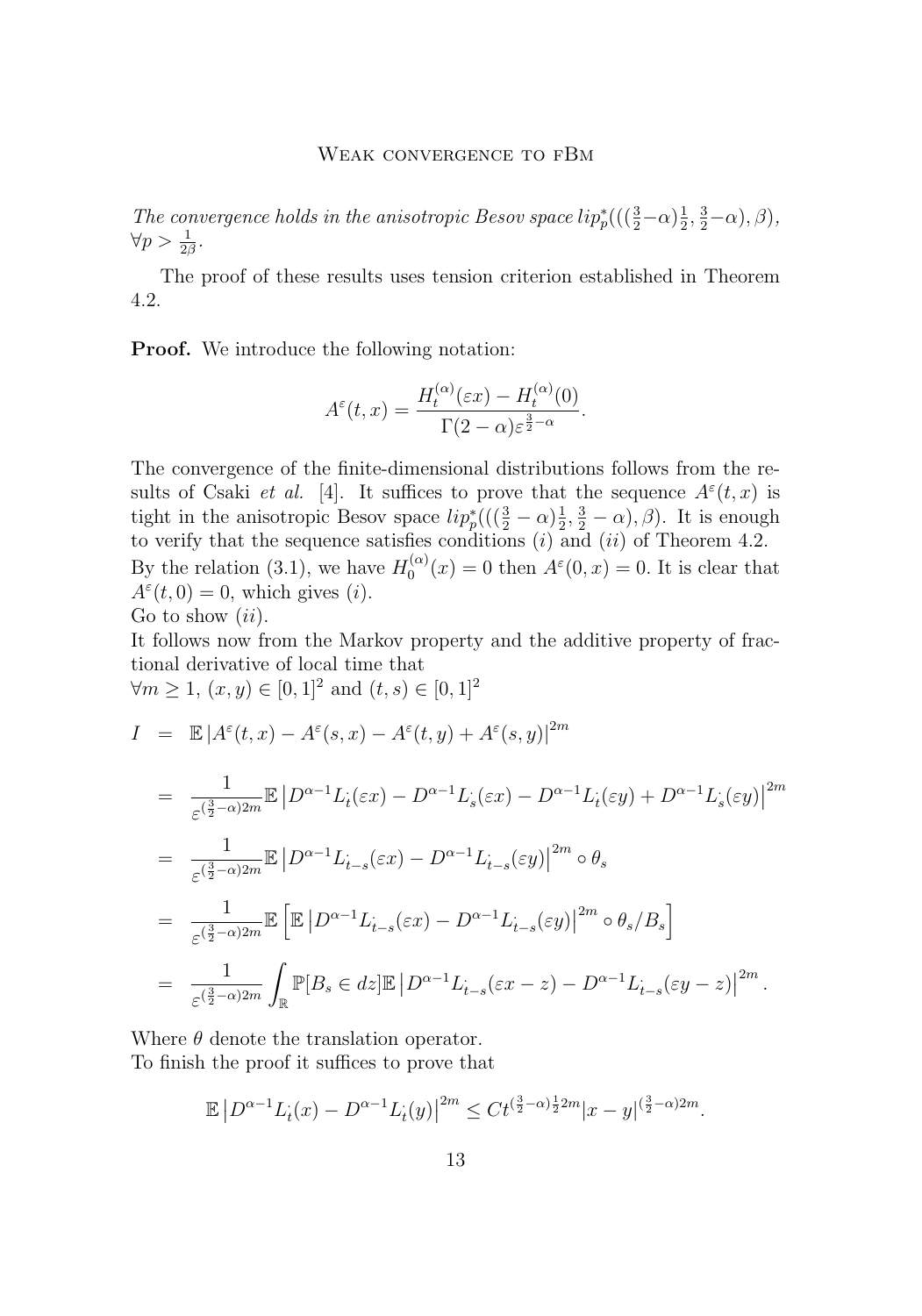<span id="page-14-0"></span>By the definition of fractional derivative, we have

$$
J = \mathbb{E} |D^{\alpha-1} L_i(x) - D^{\alpha-1} L_i(y)|^{2m}
$$
  
\n
$$
= \mathbb{E} \left| \int_0^{+\infty} \frac{L_t^{x+z} - L_t^{x-z}}{z^{\alpha}} dz - \int_0^{+\infty} \frac{L_t^{y+z} - L_t^{y-z}}{z^{\alpha}} dz \right|^{2m}
$$
  
\n
$$
\leq J_1 + J_2.
$$
 (5.1)

Where

$$
J_1 = \mathbb{E} \left| \int_0^b \frac{L_t^{x+z} - L_t^{x-z}}{z^{\alpha}} dz - \int_0^b \frac{L_t^{y+z} - L_t^{y-z}}{z^{\alpha}} dz \right|^{2m},
$$

and

$$
J_2 = \mathbb{E} \left| \int_b^{+\infty} \frac{L_t^{x+z} - L_t^{x-z}}{z^{\alpha}} dz - \int_b^{+\infty} \frac{L_t^{y+z} - L_t^{y-z}}{z^{\alpha}} dz \right|^{2m}.
$$

We estimate  $J_1$  and  $J_2$  separately. The estimate of  $J_1$ :

$$
J_1^{\frac{1}{2m}} \le 2 \int_0^b \frac{\left\| L_t^{x+z} - L_t^{x-z} \right\|_{2m}}{z^{\alpha}} dz,
$$

where  $\|.\|_{2m} = \left[\mathbb{E} |.|^{2m}\right]^{\frac{1}{2m}}$ . Using the Hölder condition of  $x \mapsto L_t^x$ , we deduce

$$
J_1^{\frac{1}{2m}} \leq C \int_0^b z^{\frac{1}{2}-\alpha} dz
$$
  
=  $Cb^{\frac{3}{2}-\alpha}$  because  $\alpha < \frac{3}{2}$ . (5.2)

Now, we deal with  $J_2$ .

$$
J_2^{\frac{1}{2m}} = \left( \mathbb{E} \left| \int_b^{+\infty} \frac{L_t^{x+z} - L_t^{x-z}}{z^{\alpha}} dz - \int_b^{+\infty} \frac{L_t^{y+z} - L_t^{y-z}}{z^{\alpha}} dz \right|^{2m} \right)^{\frac{1}{2m}}
$$
  

$$
= \left( \mathbb{E} \left| \int_b^{+\infty} \frac{L_t^{x+z} - L_t^{y+z}}{z^{\alpha}} dz - \int_b^{+\infty} \frac{L_t^{x-z} - L_t^{y-z}}{z^{\alpha}} dz \right|^{2m} \right)^{\frac{1}{2m}}
$$
  

$$
\leq 2 \int_b^{+\infty} \frac{\left\| L_t^{x+z} - L_t^{y+z} \right\|_{2m}}{z^{\alpha}} dz.
$$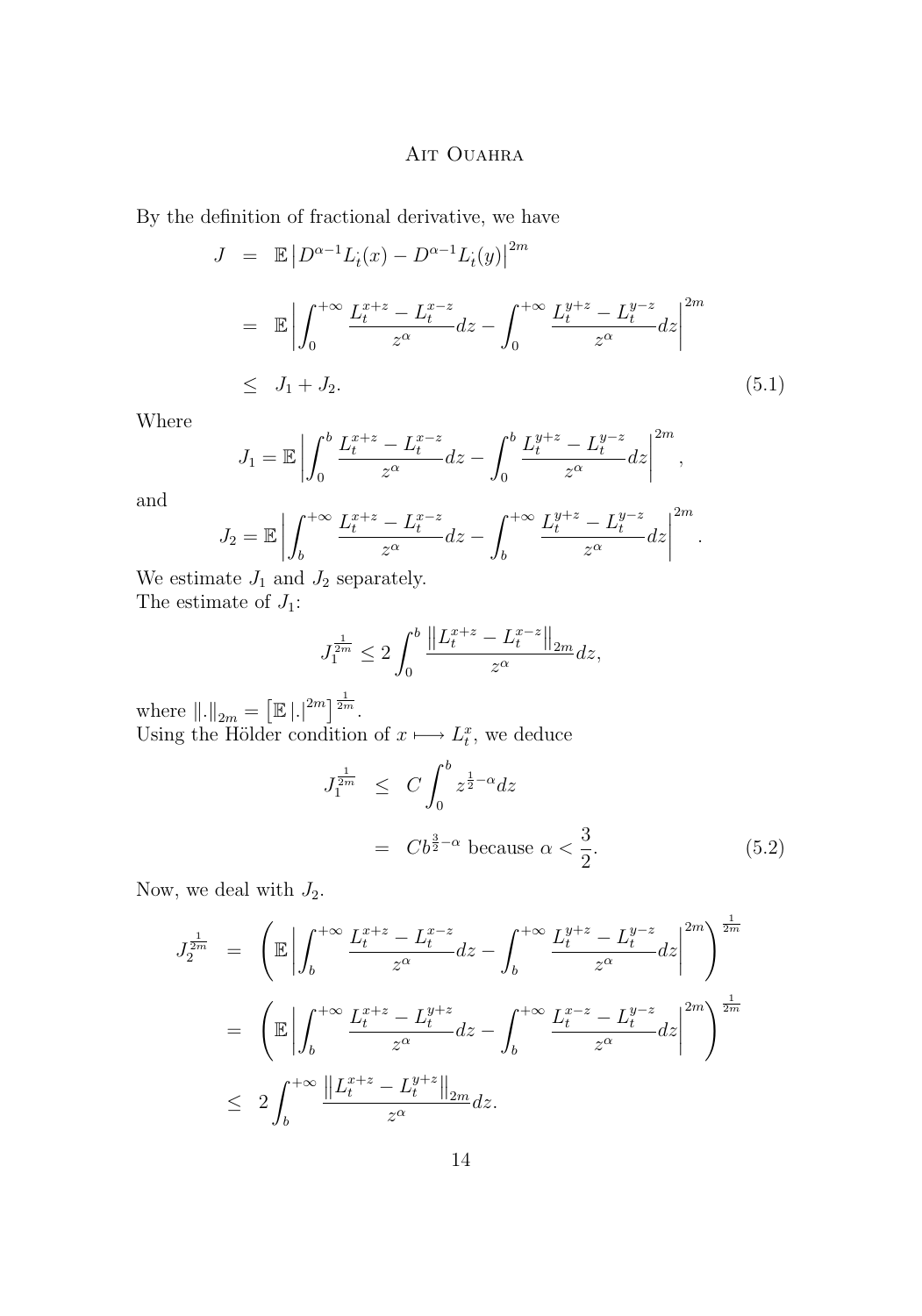<span id="page-15-0"></span>Using Lemma 3.3 in Marcus and Rosen [\[10\]](#page-16-0), in the case of Brownian motion, we deduce that

$$
J_2^{\frac{1}{2m}} \leq C \int_b^{+\infty} \frac{t^{\frac{1}{4}} |x - y|^{\frac{1}{2}}}{z^{\alpha}} dz
$$
  
 
$$
\leq C t^{\frac{1}{4}} |x - y|^{\frac{1}{2}} b^{1-\alpha} \text{ because } 1 < \alpha.
$$
 (5.3)

Now, combining  $(5.1)$ ,  $(5.2)$  and  $(5.3)$ , we get

$$
J^{\frac{1}{2m}} \leq C(b^{\frac{3}{2}-\alpha} + t^{\frac{1}{4}}|x-y|^{\frac{1}{2}}b^{1-\alpha}).
$$

By choosing  $b = t^{\frac{1}{2}}|x - y|$ , we obtain

$$
J \leq C t^{(\frac{3}{2}-\alpha)\frac{2m}{2}} |x-y|^{(\frac{3}{2}-\alpha)2m}.
$$

As a consequence

$$
I \le C|t - s|^{(\frac{3}{2}-\alpha)\frac{2m}{2}}|x - y|^{(\frac{3}{2}-\alpha)2m}.\tag{5.4}
$$

The tightness in the anisotropic Besov space  $lip_p^*((\left(\frac{3}{2}-\alpha\right)\frac{1}{2},\frac{3}{2}-\alpha),\beta)$  is a consequence of formula (5.4) and Theorem [4.2.](#page-8-0)

## **References**

- [1] J. Bergh and J. Löfström. *Interpolation spaces. An introduction*. Springer-Verlag, 1976.
- [2] P. Billingsley. *Convergence of Probability measures*. Wiley, New York, 1968.
- [3] Z. Ciesielski, G. Keryacharian, and B. Roynette. Quelques espaces fonctionels associes à des processus Gaussiens. *Studia Math*, 107(2):171–204, 1993.
- [4] E. Csaki, Z. Shi, and M. Yor. Fractional Brownian motions as "higherorder" fractional derivatives of Brownian local times. Bolyai Society Mathematical Studies, to appear.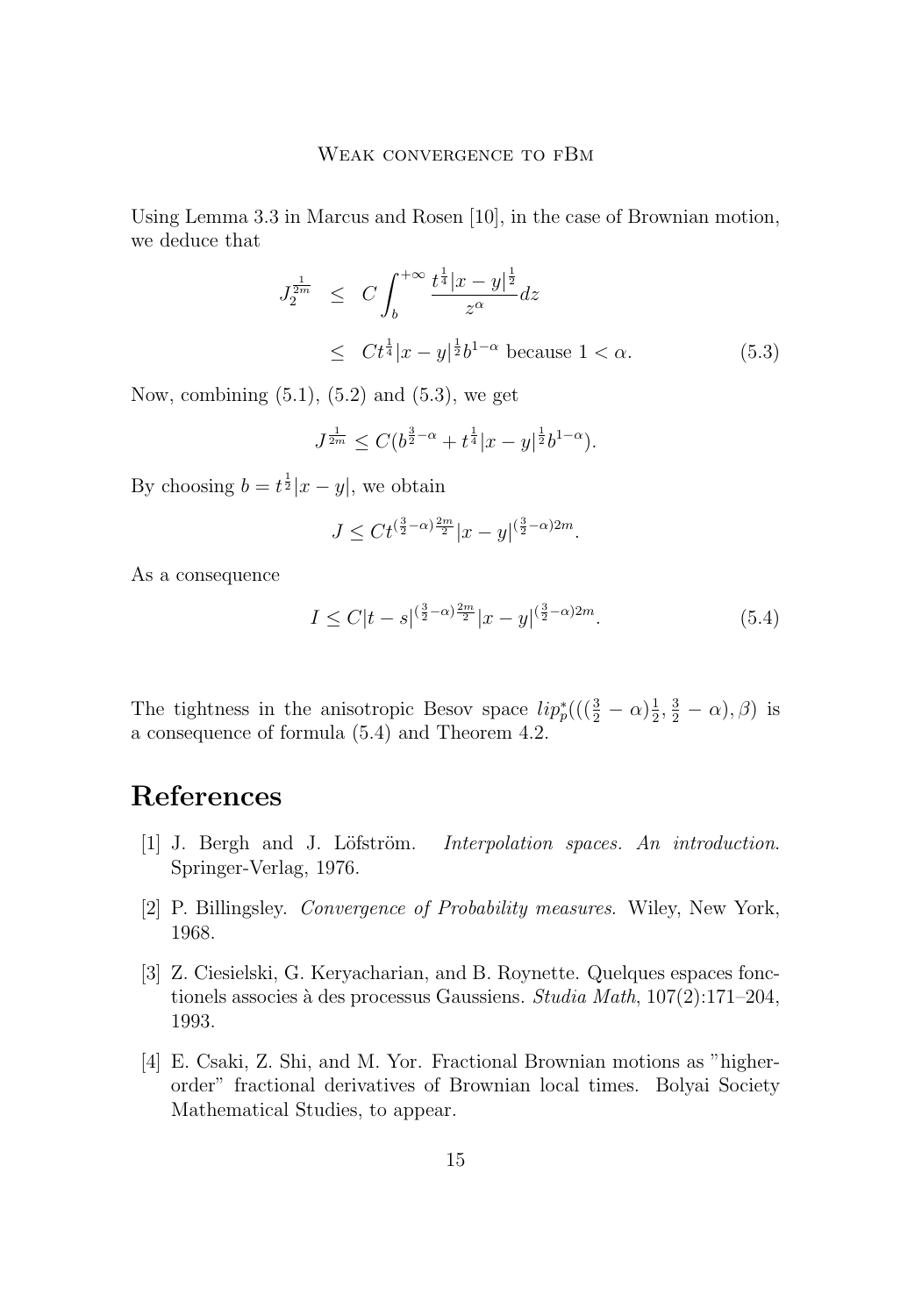- <span id="page-16-0"></span>[5] J. Jacod and A. N. Shiryaev. *Limit theorems for stochastic processes*, volume 288 of *Grundlehren der Mathematischen Wissenchaften*. Springer, Berlin, 1987.
- [6] A. Kamont. Isomorphism of some anisotropic Besov and sequence spaces. *Studia. Math*, 110(2):169–189, 1994.
- [7] A. Kamont. On the fractional anisotropic Wiener field. *Prob. and Math. Statistics*, 16(1):85–98, 1996.
- [8] A. A. Kilbas, O. I. Marichev, and S. G. Samko. *Fractional integrals and derivatives. Theory and applications*. Gordon and Breach Science Publishers, 1993.
- [9] J. Lamperti. On convergence of stochastic processes. *Trans. Amer. Math. Soc*, 104:430–435, 1962.
- [10] M. B. Marcus and J. Rosen. p–variation of the local times of symmetric stable processes and of Gaussian processes with stationary increments. *Ann. Prob*, 20(4):1685–1713, 1992.
- [11] H. P. McKean. A Hölder condition for Brownian local time. *J. Math. Kyoto Univ*, 1:195–201, 1962.
- [12] J. Peetre. *New thoughts on Besov spaces*. Duke Univ. Math. Series, Durham, NC, 1976.
- [13] E. C. Titchmarsh. *Introduction to the theory of Fourier integrals*. Second edition. Clarendon Press, Oxford, 1948.
- [14] H. R. Trotter. A property of Brownian motion paths. *Illinois. J. Math*, 2:425–433, 1958.
- [15] T. Yamada. On the fractional derivative of Brownian local times. *J. Math. Kyoto Univ*, 25(1):49–58, 1985.